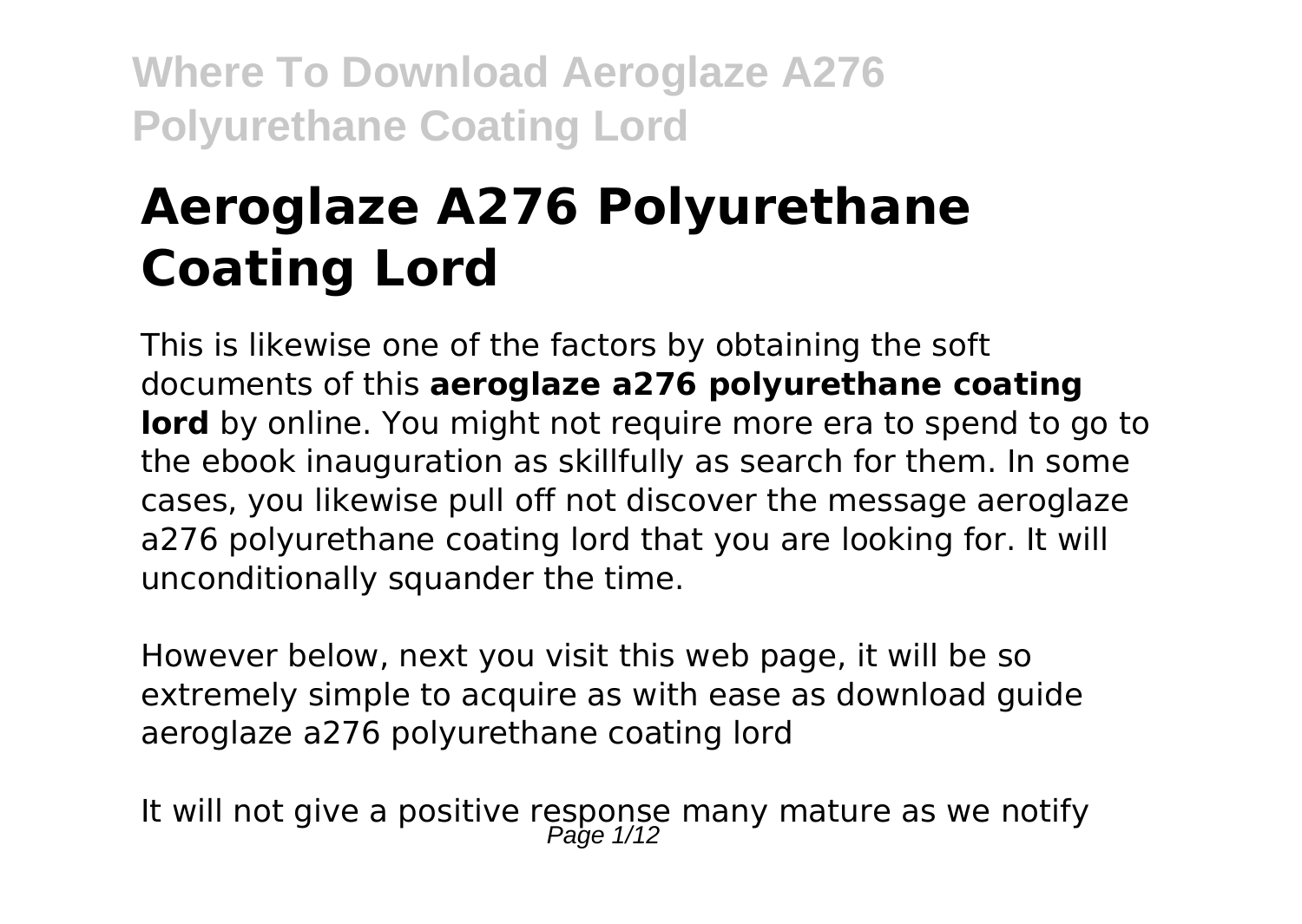before. You can get it while pretense something else at house and even in your workplace. thus easy! So, are you question? Just exercise just what we provide under as well as review **aeroglaze a276 polyurethane coating lord** what you similar to to read!

At eReaderIQ all the free Kindle books are updated hourly, meaning you won't have to miss out on any of the limited-time offers. In fact, you can even get notified when new books from Amazon are added.

#### **Aeroglaze A276 Polyurethane Coating Lord**

Aeroglaze A276 Polyurethane Coating: Aeroglaze K3425: Aeroglaze M1433 Elastomeric Coating: Aeroglaze Z306 Polyurethane Coating: ... Other LORD Coatings. As a pioneer and world leader in coating solutions, LORD still offers an extensive line of coating solutions. We manufacture and market a wide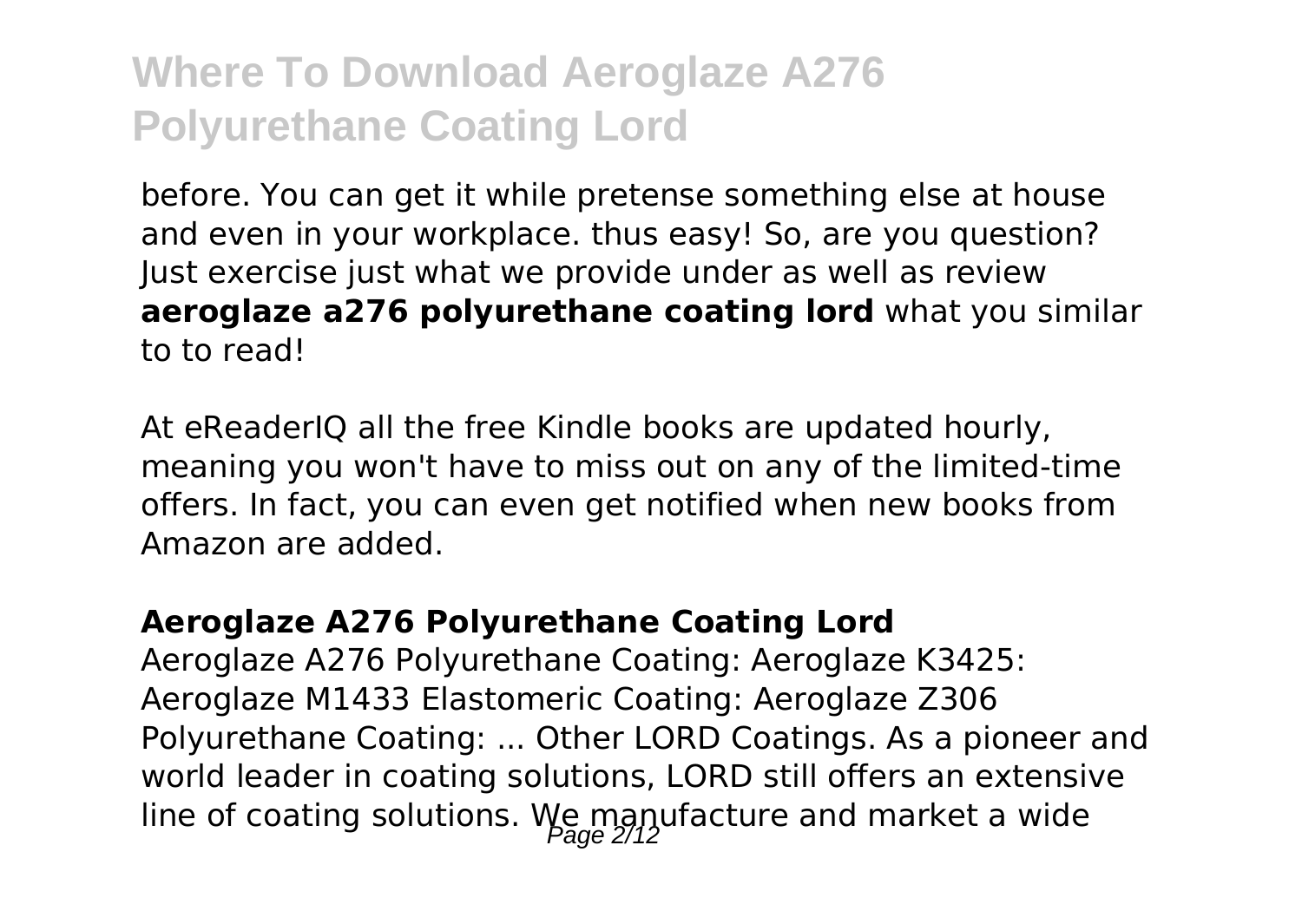range of coatings that protect such substrates as ...

#### **Aeroglaze® and Chemglaze® Now Supplied by SOCOMORE | LORD Corp**

Description of AEROGLAZE A276 Aeroglaze® A276 coating is a reflective, moisture-curing polyurethane coating designed for product finishing applications on substrates used in aircraft and aerospace applications. Aeroglaze A276 coating cures to a high gloss white finish.

#### **AEROGLAZE A276 - Socomore**

Aeroglaze® A276. Gloss white finish provides extreme durability in harsh environments typical of aerospace and space applications. A276 provides high re ectivity in accordance with space industry requirements; All Aeroglaze® topcoats perform their functions in vacuums and with low outgassing. Primers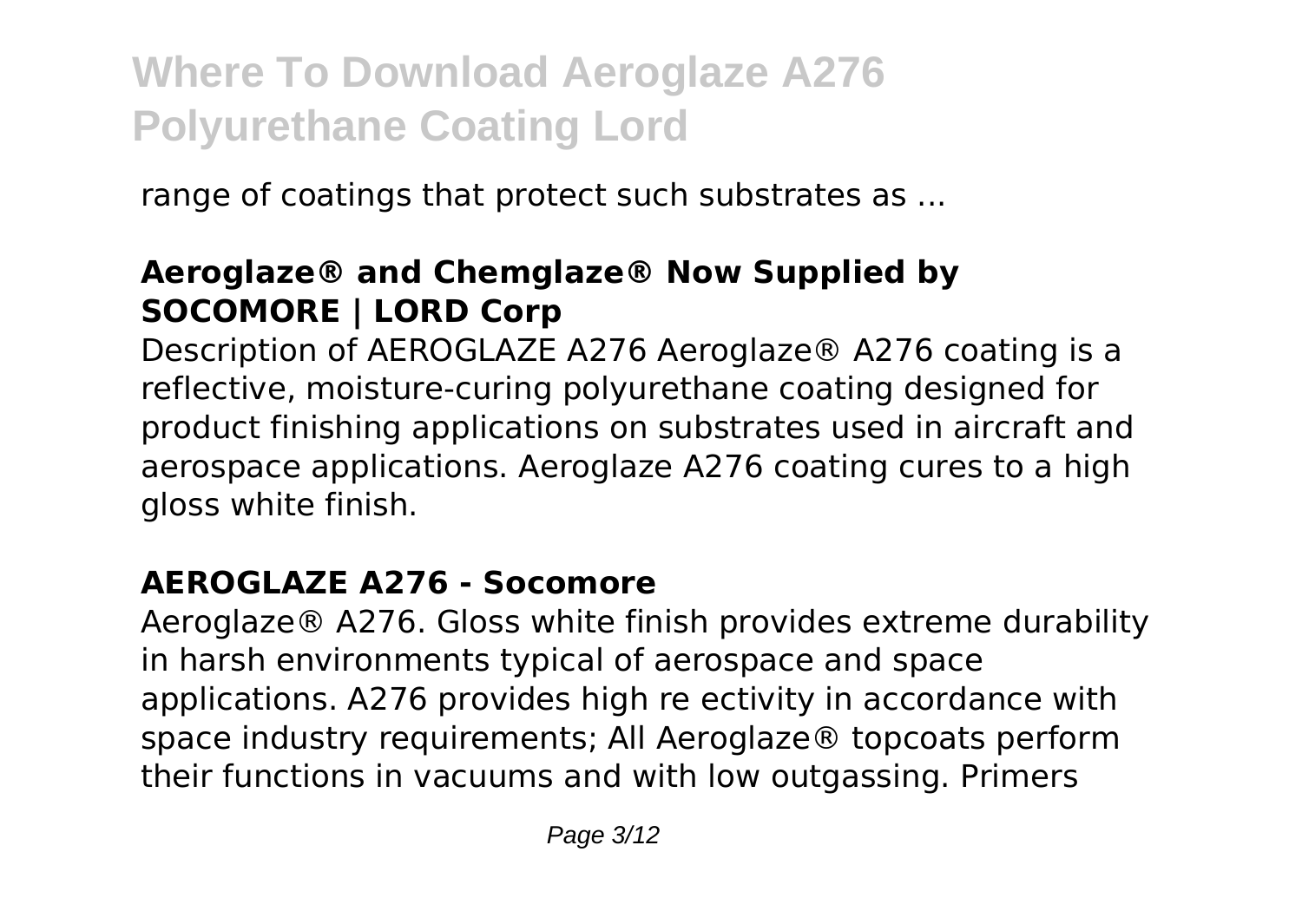**Lord Aeroglaze® and Chemglaze® Coatings - Materials ...** Socomore Aeroglaze® A276 White is a one component, moisturecuring polyurethane coating designed for product finishing in aerospace and aircraft applications. Exhibits low outgassing, excellent color retention, and resistance to most alkaline detergents, acids, chemicals, and lubricants. Cures to a high gloss white finish. 1 gal Can.

#### **Socomore Aeroglaze® A276 Polyurethane Coating White 1 gal Can**

Aeroglaze A276 coating is best applied at 13-35°C (55-95°F), with substrate temperatures at least 2.8°C (5°F) above the dew point. • Spraying Apply coating using HVLP spray equipment. Dilute coating with 10-25% Aeroglaze 9958 thinner, by volume.

#### **AEROGLAZE® A276 - Integral Products, Inc.**

Aeroglaze ® A276 coating is a reflective, moisture-curing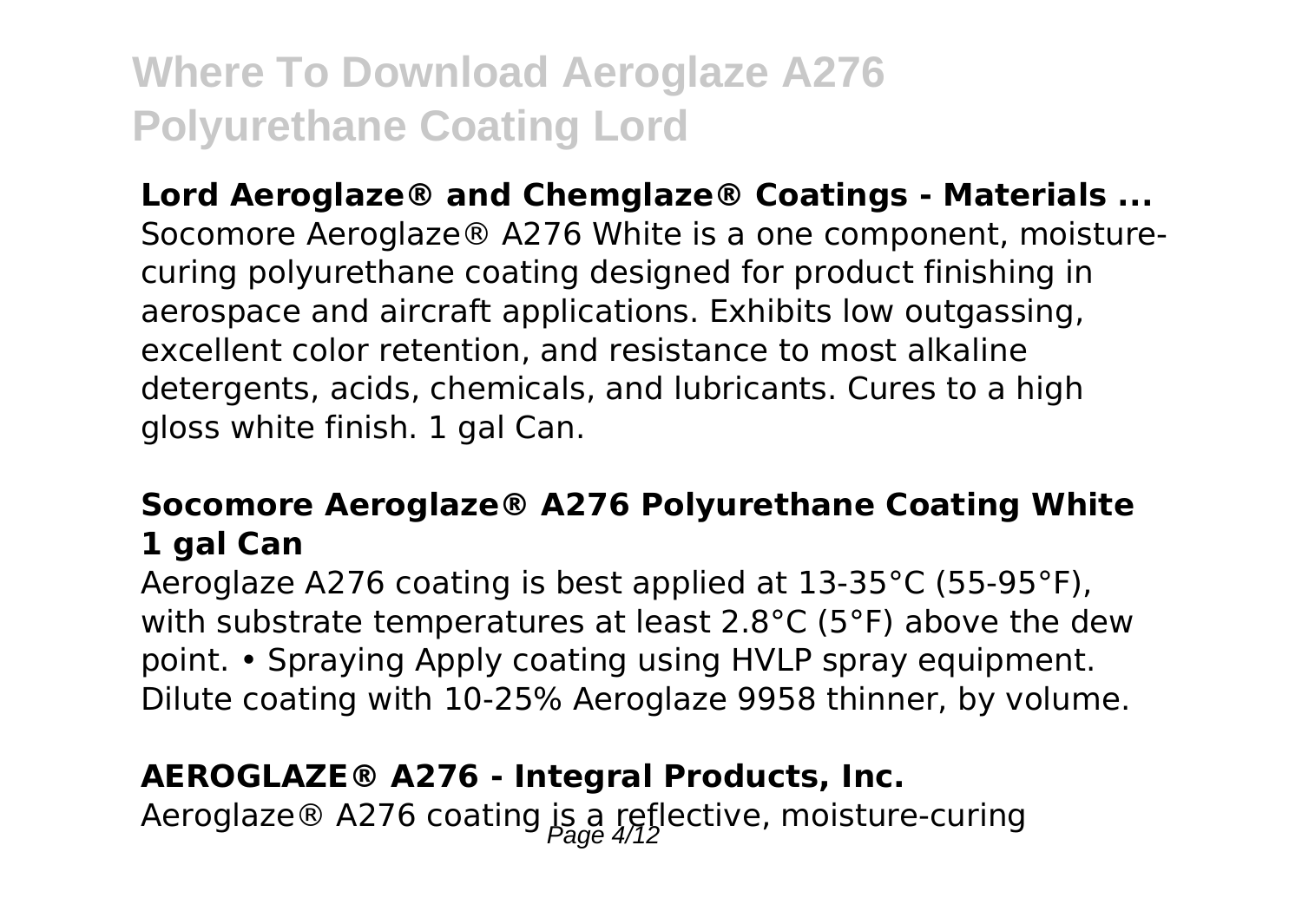polyurethane coating designed for product finishing applications on substrates used in aircraft and aerospace applications. Aeroglaze A276 coating cures to a high gloss white finish.

**AEROGLAZE A276 POLYURETHANE COATING - Socomore** Lord Aeroglaze Z306 Flat Black Absorptive Polyurethane - Low Outgassing. Aeroglaze® Z306 absorptive polyurethane coating is primarily for applications to substrates used in space operations. These operations include those where coatings must exhibit low outgassing characteristics while providing high thermal absorptivity properties.

**Lord Aeroglaze Z306 Flat Black Absorptive Polyurethane** Aircraft supply product Aeroglaze® A276 coating is a reflective, moisture-curing polyurethane coating designed for product finishing applications on substrates used in aircraft and aerospace applications. Aeroglaze A276 coating cures to a high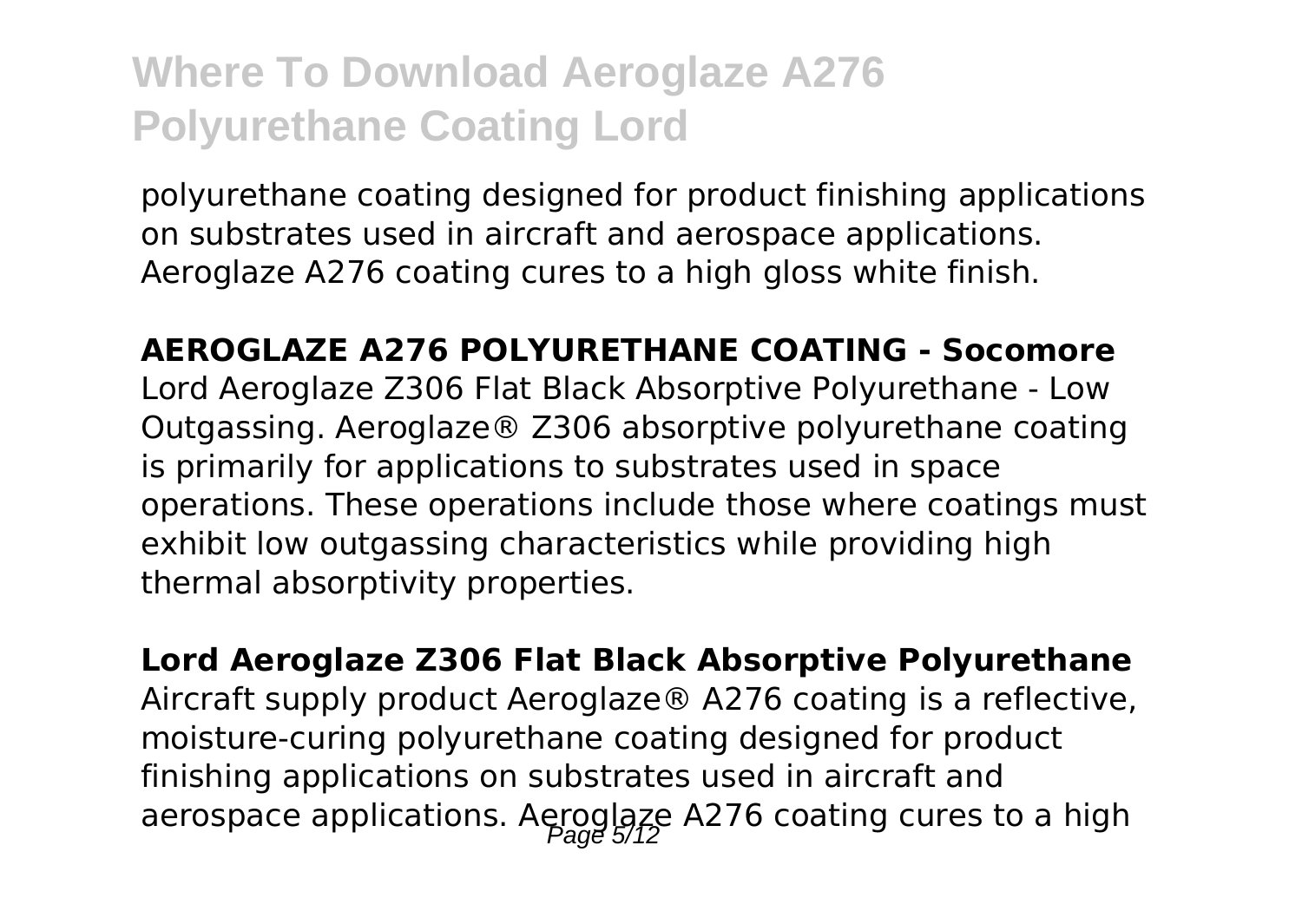gloss white finish. (AEROGLAZE® A276) (8526939) available at Jaco Aerospace, offering over 1,000,000 aircraft MRO and GSE supply products.

#### **AEROGLAZE® A276 | Aeroglaze® A276 coating is a reflective ...**

Aeroglaze® A276. Gloss white finish provides extreme durability in harsh environments typical of aerospace and space applications. A276 provides high re ectivity in accordance with space industry requirements; All Aeroglaze® topcoats perform their functions in vacuums and with low outgassing. Primers

**Lord Coatings - Materials & Coatings for Aerospace ...** Aeroglaze Z3480 Polyurethane Coating About Parker LORD We are a diversified technology and manufacturing company developing highly reliable adhesives, coatings, motion management devices, and sensing technologies that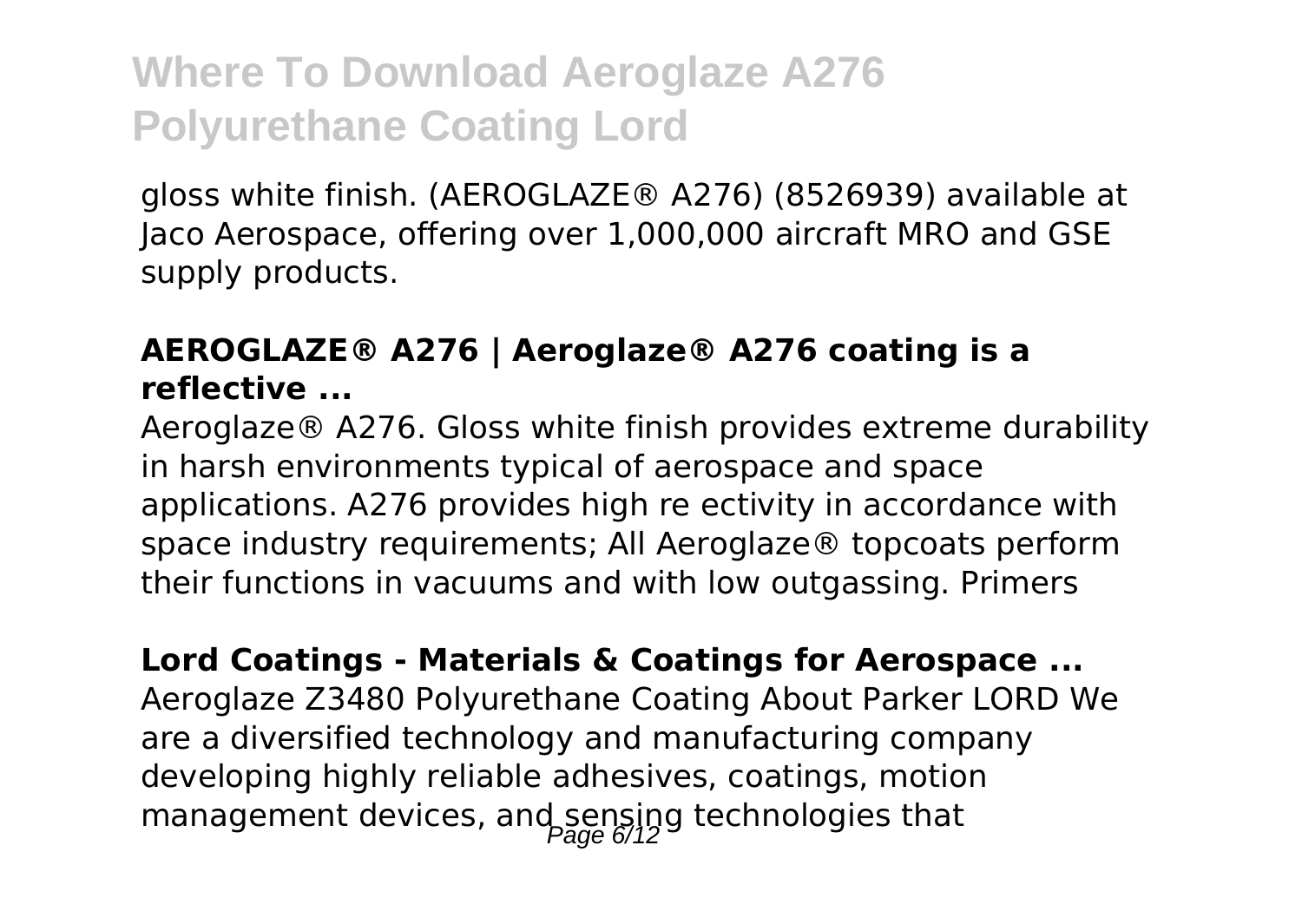significantly reduce risk and improve product performance.

#### **Aeroglaze® and Chemglaze® Now Supplied by SOCOMORE | LORD ...**

Browse SOCOMore Products in the Integral Products, Inc. catalog including Aeroglaze® 9741 Two-Part Epoxy Chemical Primers,Aeroglaze® 9743 Epoxy/Tie-coat Chemical Primers,Aeroglaze® 9947 Wash Chemical Primers,Aeroglaze® 9958 Thinner Solvents,Aeroglaze

#### **SOCOMore Products On Integral Products, Inc.**

AEROGLAZE-A276 - Is a reflective, moisture-curing polyurethane coating designed for product finishing applications on substrates used in aircraft and aerospace applications. It cures to a gloss white finish. - White Enamel

# **AEROGLAZE-A276 - White Enamel - Aerospace Specialty** Page 7/12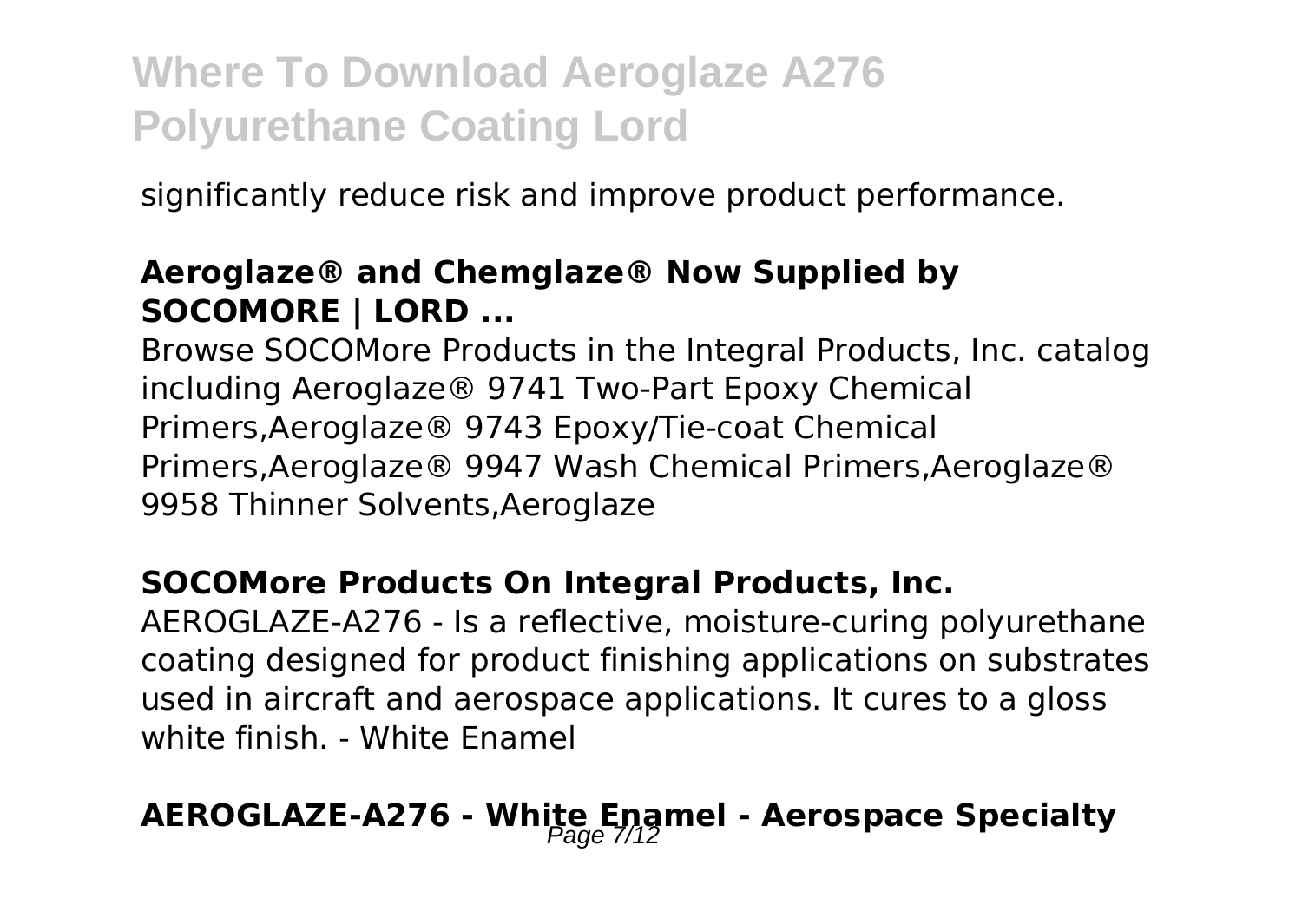**...**

Aeroglaze A276 is a single-component, moisture-curing polyurethane coating with high thermal absorptivity and low outgassing properties. The coating is electrically conductive for static dissipation applications. Aeroglaze A276 is approved for space applications and cures to a flat black finish. Requires Aeroglaze 9958 thinner. Item weight: 2.66 LB

#### **AEROGLAZE A276 QUART - Socomore**

Storage/Shelf Life: The shelf life of Aeroglaze Z306 polyurethane absorptive polyurethane coating is one (1) year from date of shipment when stored in the original, unopened container. Store inside away from heat, sparks, and open flames. Shelf Life Type: From date of shipment Shelf Life (mon)

#### **Socomore Aeroglaze Z307 Coating Polyurethane 1 Part Liquid ...** Page 8/12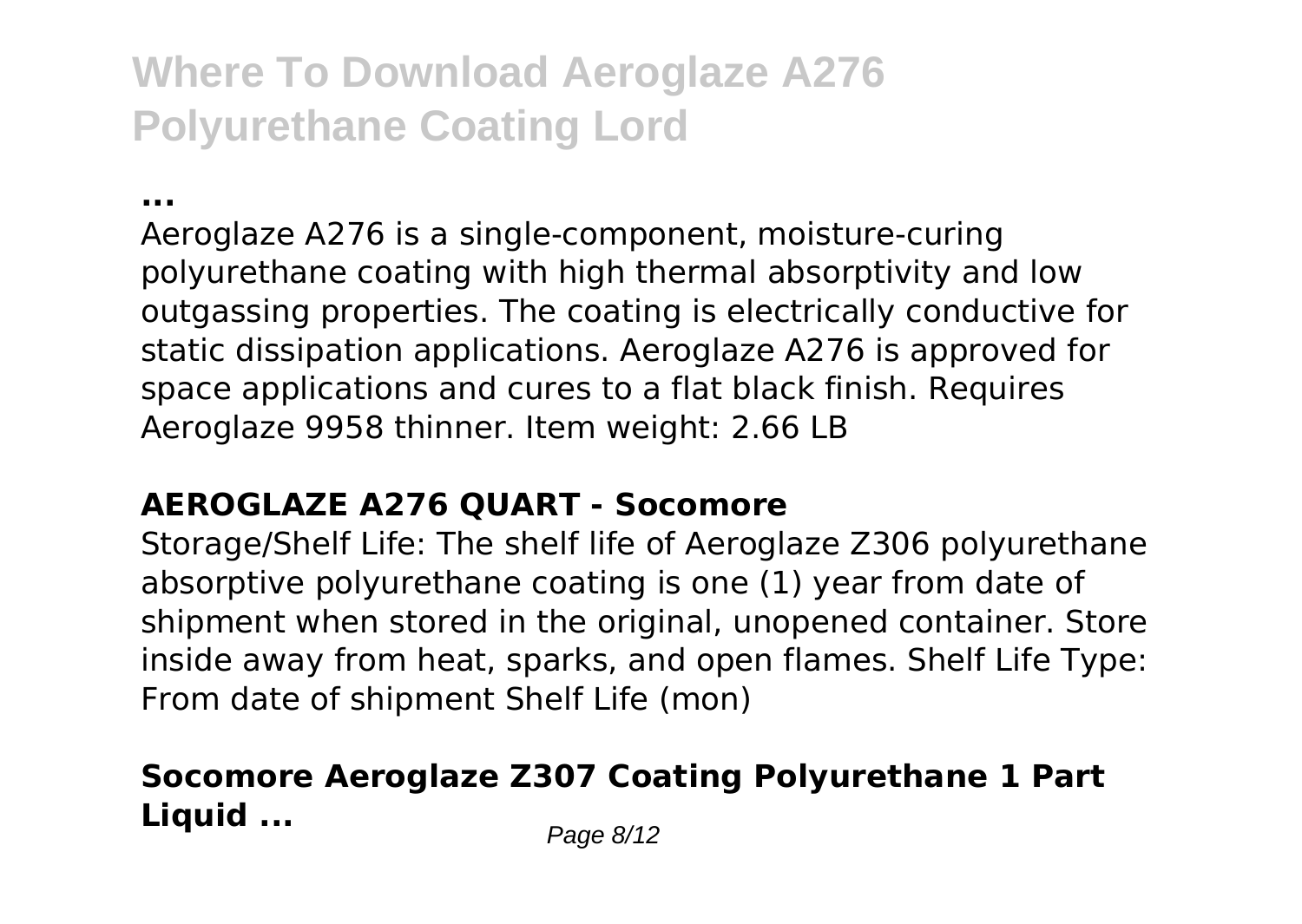Aeroglaze® Z307 coating is an absorptive, electrically conductive polyurethane coating designed for application on substrates used in aerospace operations. These operations include those where coatings must exhibit low outgassing characteristics while providing static dissipating and high thermal absorptivity properties.

#### **AEROGLAZE Z307 - Electrically conductive aerospace coating ...**

product name: aeroglaze a276 gloss white product use/class: moisture cure urethane coating transportation emergency: chemtrec 24 hr emergency no. 800 424-9300 (outside continental u.s. 703 527-3887) lord corporation 111 lord drive cary, nc 27511-7923 non-transportation emergency:

#### **MATERIAL SAFETY DATA SHEET - Expotech USA**

Socomore Aeroglaze® A276 White is a one component, moisture-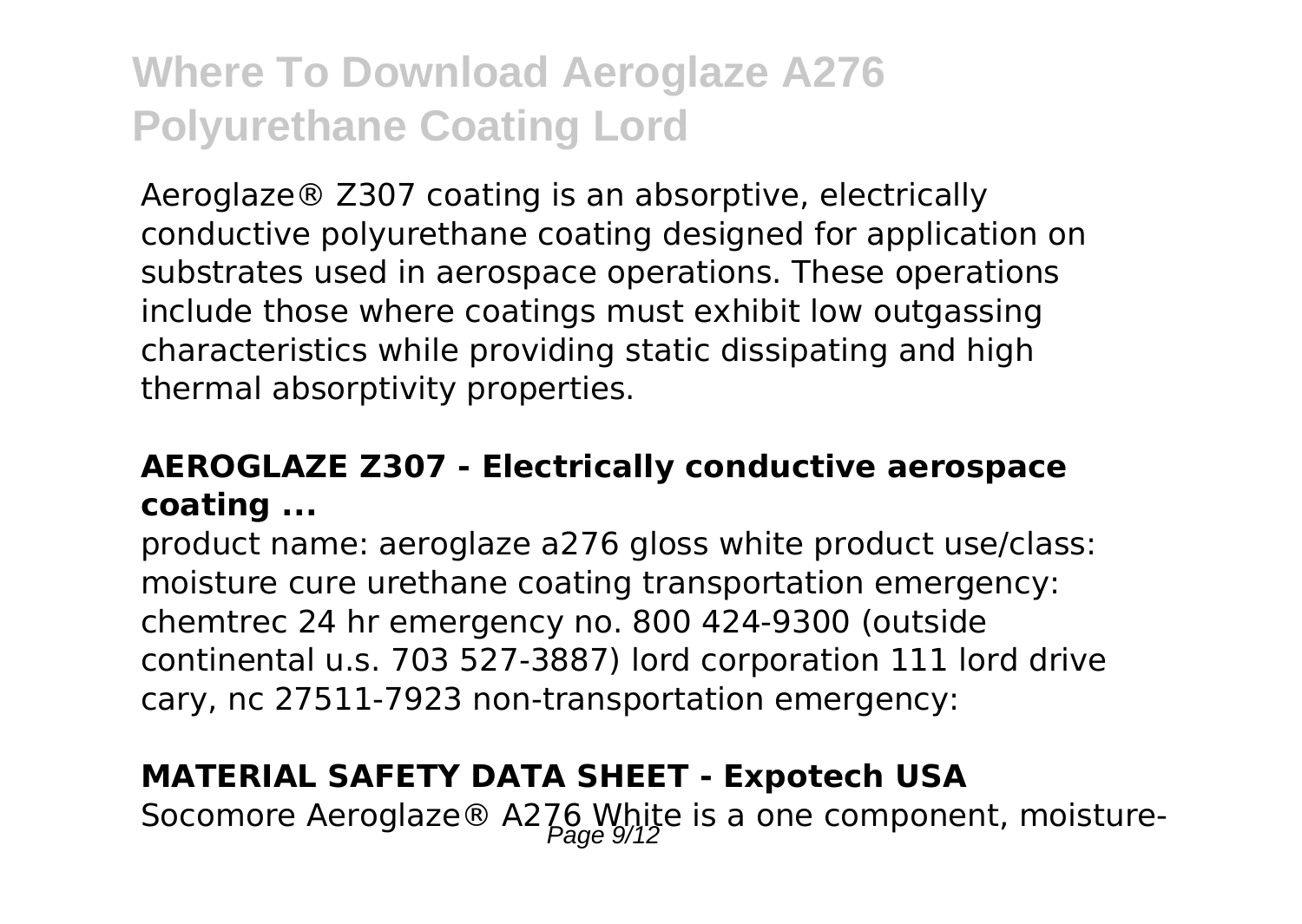curing polyurethane coating designed for product finishing in aerospace and aircraft applications. Exhibits low outgassing, excellent color retention, and resistance to most alkaline detergents, acids, chemicals, and lubricants. Cures to a high gloss white finish. 1 gal Can.

#### **Socomore Aeroglaze® A276 Polyurethane Coating White 1 gal ...**

LORD Aeroglaze®Z306 coating is an absorptive poly- urethane coating designed for application on substrates used in aerospace operations. These operations include those where coatings must exhibit low outgassing char- acteristics while providing high thermal absorptivity prop- erties. Aeroglaze Z306 coating cures to a fl at black fi nish.

#### **Aeroglaze Z306 Polyurethane Coating - LORD Fulfillment** Socomore Aeroglaze® Z306 Black is a one component,